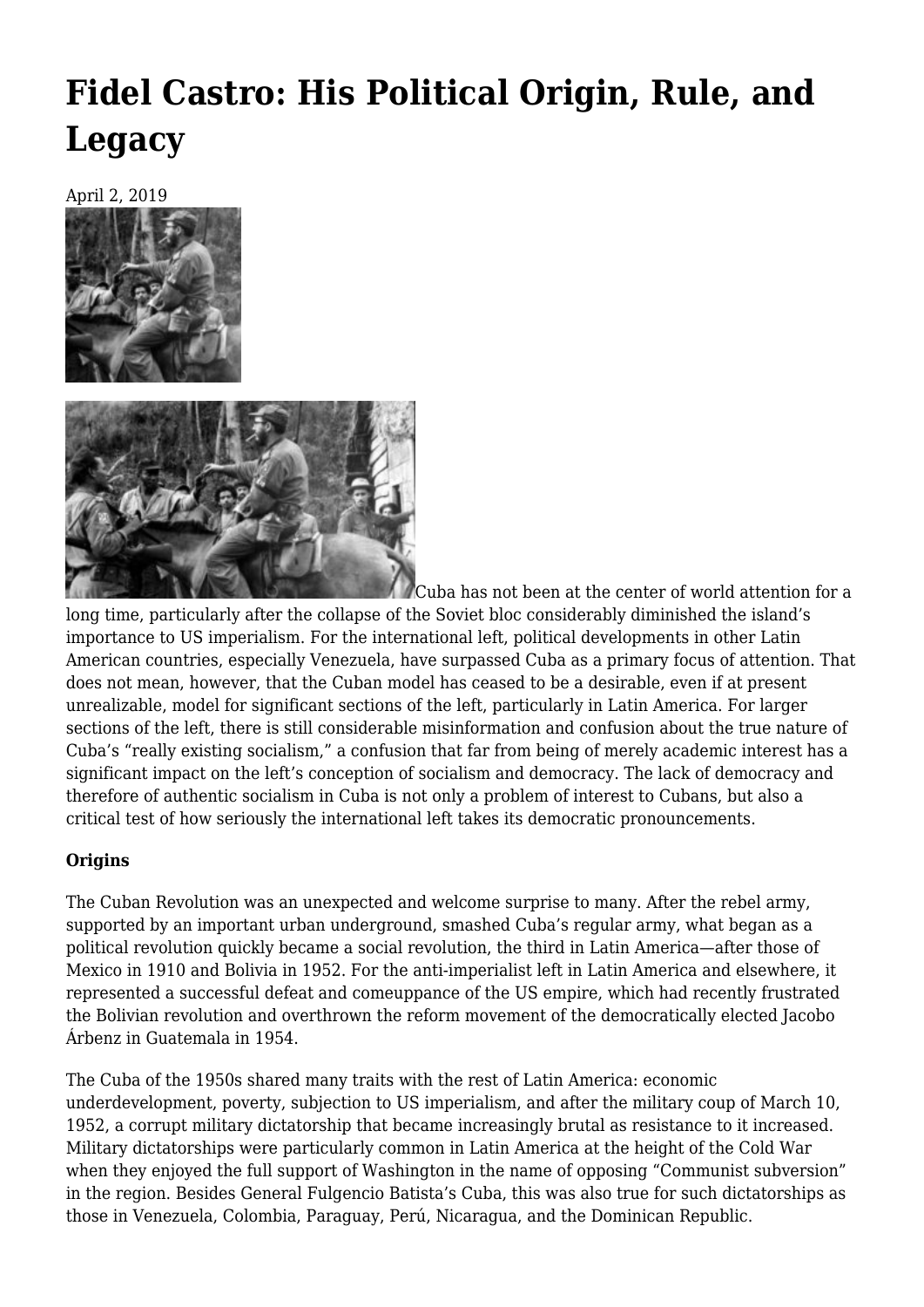Yet Cuba was the only one among this group of nations that had a successful multiclass democratic revolution that less than two years after having taken power was well on its way to joining the Communist $^1$  bloc of countries led by the USSR, right in the backyard of the United States. This dramatic change plus the social gains that were made by the Cuban people in education, health, and other social-justice issues, particularly in the early decades of the revolution, elicited the support of the old and new generations of anti-imperialist women and men.

What made that revolution possible? An answer to this question requires a discussion, on one hand, of the social structural conditions that facilitated a revolution, and on the other hand, of the political figures, particularly Fidel Castro, who harnessed those conditions to implement their own revolutionary goals. This particular combination of social structural conditions and political leadership also explains the overwhelming power that Fidel Castro was able to obtain as a revolutionary head of state.

### **On the Eve of the Revolution: Combined and Uneven development**

The Cuba of the 1950s occupied a relatively high economic position in Latin America. With a population of 5.8 million people, the island had the fourth highest per capita income among the twenty Latin American countries after Argentina, Uruguay, and Venezuela, and the thirty-first highest in the world. $^2$  Cuba also ranked fourth in Latin America according to an average of twelve indexes covering such items as percentage of the labor force employed in mining, manufacturing, and construction; percentage of literate persons; and per capita electric power, newsprint, and caloric food consumption.<sup>3</sup> Yet, its economy was characterized by a highly uneven and combined development. Its relatively high economic position in Latin America hid substantial differences in living standards between the urban (57 percent of Cuba's population in 1953), and rural areas (43 percent), and especially between the capital city, Havana (21 percent of Cuba's population) and the rest of the country. Thus, for example, 60 percent of physicians, 62 percent of dentists, and 80 percent of hospital beds were in Havana, $^4$  and while the rate for illiteracy for the country as a whole was 23.6 percent, the rate for Havana was only 7.5 percent in contrast to 43 percent of the rural population that could not read or write.<sup>5</sup>

One important feature of this uneven economic development was the significant growth and advance of the mass media, which turned out to play an important role in the revolution. These included newspapers, magazines, radio, and particularly television, of which Cuba was a pioneer in Latin America.<sup>6</sup> The largest weekly magazine *Bohemia*—with its left of center politics—counted its circulation in the hundreds of thousands, including its significant Latin American export audience. *Bohemia* published many of Fidel Castro's exhortations to revolution during those periods when there was no censorship under the Batista dictatorship. After the revolutionary victory, television became an important vehicle for Fidel Castro's interviews and speeches oriented to win over and consolidate support for the revolutionary government. Contrary to the African American poet and singer Gil Scott-Heron's 1971 prophecy, this revolution *was* televised.

### **No oligarchy**

Perhaps the most politically important distinguishing feature of Cuba's social structure in the 1950s is that it lacked an oligarchy, that is the close organic relations among the upper classes, the high ranks of the armed forces, and the Catholic Church hierarchy, which had effectively acted as the institutional bases of reaction in many Latin American countries. In 1902, with the formal declaration of Cuban independence from the US occupation that had replaced Spanish colonialism in 1898, a half-baked and fragile Cuban oligarchy came into being, represented by the classic duopoly of the Liberal and Conservative parties that relied on the support of a weak, sugar-centered bourgeoisie devoid of a national project. At the same time, a class of predominantly white army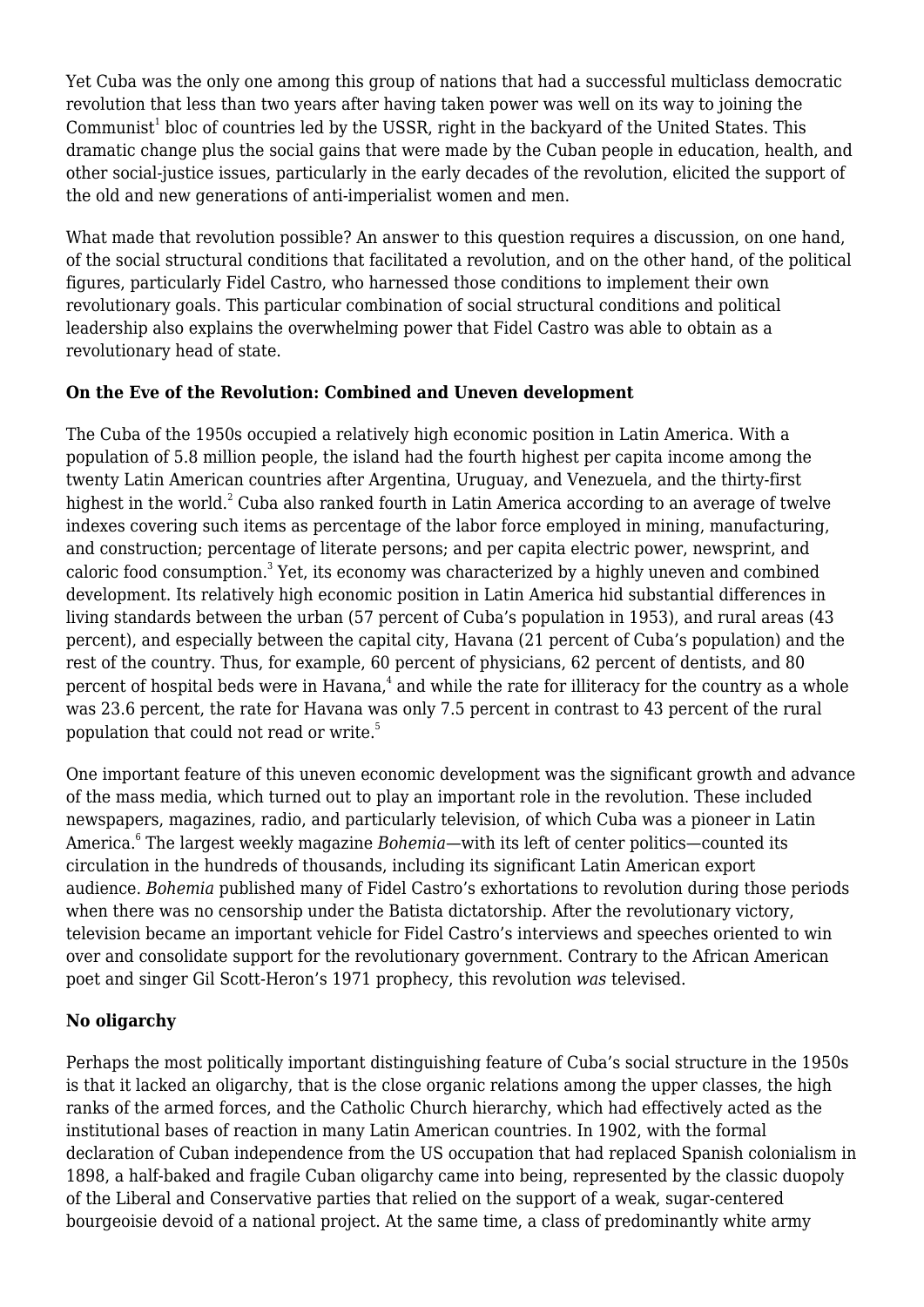officers—many of whom had served as generals in the Cuban war of independence in the 1890s—with organic ties to the Cuban upper classes, ran the army.

As in the rest of the Spanish-speaking Caribbean, the Catholic hierarchy, while influential, was not then, nor later, a major and decisive political actor, in contrast with the more crucial role it played in many other Latin American countries. One of the main causes of the weakness of this oligarchy was the sharp limits on Cuban independence established by the United States through the Platt Amendment imposed on the Cuban Constitution of 1901 granting the United States the legal right to intervene in Cuban affairs, which the Cubans were forced to accept as a condition of the "independence" of the island.

This half-baked oligarchic arrangement came crashing down with the 1933 revolution that succeeded in overthrowing the Machado dictatorship and established for a short time a nationalist government—strongly supported by the popular classes—that introduced labor and social legislation, and with it the foundations of a Cuban welfare state. $^7$  The US government refused to recognize this government, which was soon overthrown with US support by the new plebeian army leadership of sergeants led by Fulgencio Batista who eliminated the old officer class. After the overthrow of the progressive nationalist government, the United States, in an attempt to provide some legitimacy to the unpopular government controlled by the former sergeant now turned Colonel Batista, agreed in 1934 to abolish the Platt Amendment. In return for a greater degree of political self-rule, Batista accepted, in addition to concessions such as maintaining the US naval base at Guantánamo Bay, a new reciprocity treaty that perpetuated the reign of sugar, thereby hindering attempts to diversify the economy of the island through which other Latin American countries, such as Mexico, had achieved some success with their import substitution policies.

This is how the 1933 revolution produced no permanent resolution of any of the major social questions affecting the island, including badly needed agrarian reform, and led instead to open counterrevolution and then, under the contradictory pressures of US capital and the world market on one hand, and of the ever-present threat of working class and popular unrest on the other hand, to a variety of state-capitalist compromises involving the significant state regulation of the economy that discouraged foreign investment. The most important example was the case of the sugar industry where the state established, in 1937, a corporate entity to oversee the industry (Instituto Cubano de Estabilización del Azúcar—ICEA) and a detailed set of regulations of labor conditions, wages, and production quotas for the industry as a whole as well as for each sugar mill. These were the kinds of institutional arrangements that framed the social and political modus vivendi of the next two decades of Cuban history.

No major social class emerged totally victorious after the 1933 revolution, and although capitalism and imperialism strongly consolidated themselves, a capitalist ruling class of equal strength did not, in part because of its reliance on the US as the ultimate guarantor of its fate against any possible internal threat to its power and privileges. Instead, there was a numerically important Cuban business class that did not really rule but bolstered its privileged position and benefited as much as it could from the governments of the day. This Cuban business class initially supported the Batista dictatorship in a purely opportunistic fashion, but later abandoned it as the very corrupt government shook down businesspeople without even being able to guarantee law and order and a predictable legal and business climate. This helps to explain why prominent members of the business class, such as the very wealthy sugar magnate Julio Lobo, helped to finance Fidel Castro's 26th of July Movement before it came to power.<sup>8</sup>

The Batista sergeants' coup also led to the emergence of a new army headed by the former sergeants suddenly turned into colonels and generals, who never recognized or ceded their control to the newly trained professional officers schooled in the island's military academies, to serve the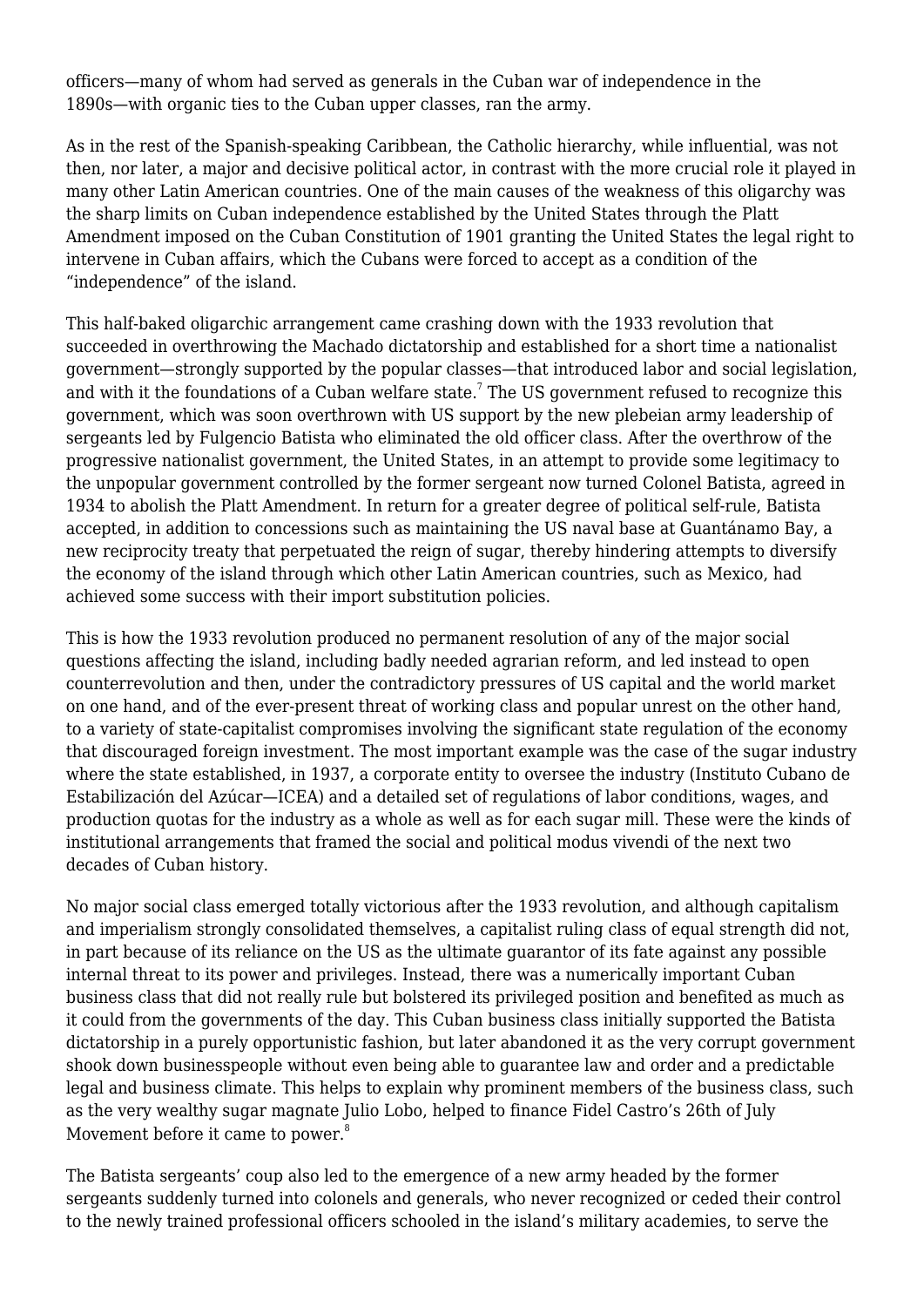Constitution in a nonpartisan manner. Instead, the Cuban army remained a fundamentally political, mercenary army whose rank-and-file members served on a voluntary basis in exchange for a secure job and salary, devoid of any purpose or ideology except for the personal enrichment of its leaders and the meager benefits that trickled down to its ranks.<sup>9</sup> This explains the failure of the attempt by the academy-trained professional military officers—the so-called *puros* (the pure)—to overthrow the Batista regime in 1956 and, more important, the general apathy and unwillingness of the soldiers to fight the 26th of July Movement rebels.

Meanwhile, the traditional Liberal and Conservative parties lost much of their power and influence and were relegated to a less important role as new parties came into existence, which also failed to create a strong and stable role for themselves and collapsed as they were unable to face the new realities created by the Batista military dictatorship. In contrast, in Venezuela, the socialdemocratic *Acción Demócratica* (AD) and the Social-Christian Party (COPEI) managed to survive the dictatorship of Marcos Pérez Jimenez and emerged as strong and stable parties of the social and economic status quo after the Venezuelan dictatorship was overthrown in January 1958.

In 1944, Batista's candidate lost the elections to the first of two liberaldemocratic, but very corrupt, governments. These governments preserved, on the whole, the democratic features of the progressive 1940 Constitution, and introduced institutional changes such as the creation of a national bank to regulate the monetary and financial systems in the island. Nevertheless, they were unable to change the fundamental features of the social-political structure of the post-1933 Cuba. These were the features that remained unchanged all the way up to the eve of the revolution of 1959.

### **A large but weak working class**

One of the main features of the large working class in Cuba on the eve of the revolution was that a substantial part of it was rural and centered on the seasonal sugar industry. The great majority of these sugar workers were wage-earning agricultural workers cutting, collecting, and transporting the cane, with a minority of industrial workers working on the processing of sugar and the maintenance, repair, and upkeep of the sugar mills. As we shall see later in greater detail, this made Cuba different from other lessdeveloped countries where peasants dominated the rural landscape engaged in self-subsistence agriculture. It is true that in the 1950s new sectors of the working class had emerged as a result of a degree of diversification of the economy away from the sugar industry despite the constraints imposed by economic treaties with the United States. These included, besides the extraction of nickel and cobalt in eastern Cuba and oil refineries, the production of pharmaceutical products, tires, flour, fertilizers, textiles such as rayon, detergents, toiletries, glass, and cement.<sup>10</sup> Nevertheless, sugar continued at the heart of the Cuban economy with the most important sector of the agricultural proletariat associated with it.

A study published in 1956 by the US Department of Commerce based on the 1953 Cuban census, cites farm laborers, including unpaid family workers, as constituting 28.8 percent of the labor force in the island, which could be considered as a rough approximation of the size of the rural working class in the 1950s. The same study also cites a group classified as farmers and ranchers as constituting an additional 11.3 percent of the total labor force. It is likely that the figures of both groups fluctuated through time as a result of movement between those two groups of poor farmers and ranchers seeking to seasonally supplement their income by selling their labor in the sugar industry, and also as a result of substantial migration from rural to urban areas. Even so, those figures indicate a much higher proportion—more than double—of salaried rural workers compared to peasants in the countryside.

It is thus ironic that the peasants that Fidel Castro came into contact with in the Sierra Maestra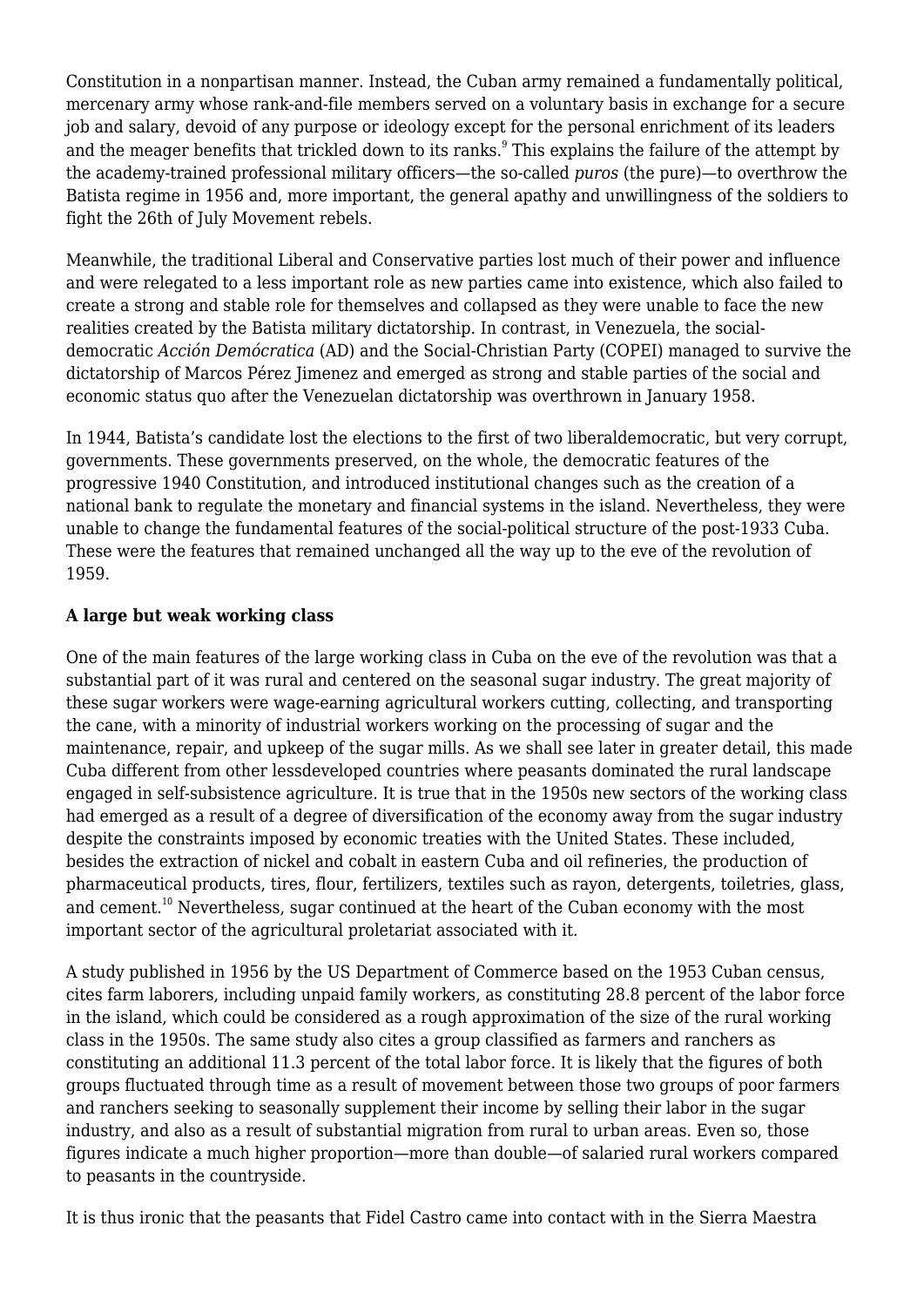were not representative of the Cuban rural labor force. (Sugar is typically planted in flat rather than mountainous lands.) The structure of Cuba's rural labor force in the 1950s also helps to explain why once Fidel Castro and his close associates adopted the Soviet system, they had a much easier time collectivizing agriculture into state farms than was the case in other Communist countries with large peasantries.

Besides the agricultural proletariat, Cuba also had a larger and more important urban working class. The same 1956 study classified 22.7 percent of the Cuban labor force under the category of craftsmen, foremen, operatives, and kindred workers, 7.2 percent as clerical and kindred workers, and 6.2 percent as sales workers. Service workers, except private households, constituted 4.2 percent of the urban working class, and private household workers 4.0 percent. These categories could be considered a rough approximation of the urban working class, for a total of 44.3 percent of the total labor force in the island. $11$ 

Over fifty percent of this two million rural and urban labor force was unionized, mostly under the control of the very corrupt Mujalista union bureaucracy, whose leader Eusebio Mujal had supported Batista since his second military coup in 1952, promising to keep labor peace in exchange for being ratified as the principal union leader. For its part, Batista's government refrained from an immediate attack on labor's gains, although it did not take long for it to gradually, but substantially, erode labor's wages and working conditions. Mujal became even more bound to Batista after the dictator outlawed the Popular Socialist Party (PSP), the name adopted by the Communists at the time of the Soviet alliance with the United States during the Second World War, a move that increased Mujal's control and that further eroded the already limited influence of that party on the organized working class in the island. According to an internal survey conducted in 1956 by the PSP, only 15 percent of the country's two thousand local unions were led by Communists or by union leaders who supported collaboration with the  $PSP<sub>12</sub>$ 

The Communist Party's influence on the Cuban working class had its militant heyday in the late twenties and early thirties, at the time of its "third period" ultra-left and sectarian politics. Its growth displaced the hold that the anarchists had on the working class from the late nineteenth century until the mid 1920s, both in Cuba and in the predominantly Cuban tobacco enclaves in Key West and Tampa in Florida to which Cuban tobacco workers would migrate—before there were immigration controls—because of strikes or poor economic conditions in the island. That growth allowed the CP to play a leading role in the 1933 revolution against the Machado dictatorship, a revolution in which the working class played a significant part. However, the CP "third period" policy against supporting the new nationalist revolutionary government that the Roosevelt administration refused to recognize significantly contributed to the failure of that revolution. Moreover, under the popular front policy adopted by the CP later on, and as a result of the nationalists refusing to work with the CP because of its conduct in the 1933 revolution, the Cuban Communists made a deal with Batista in 1938 providing him with political and electoral support in exchange for the CP being handed the official control of the Cuban labor movement. The defeat of the candidate supported by Batista and the Communists in the 1944 elections and the Cold War that began a few years later, dealt a severe blow to Communist political influence in general and their trade union influence in particular.

It was then that the labor representatives of the Auténtico Party—the former revolutionary nationalists of the 1930s—with Eusebio Mujal among them, who, along with other independent labor leaders who could be loosely identified as nationalist, took over the unions, sometimes based on the use of force and other assorted gangster methods. Soon after, Mujal emerged as the top leader of the only trade-union confederation, a role that he continued to play under Batista.

Opposition to the dictatorship grew among the large majority of Cubans. The working class found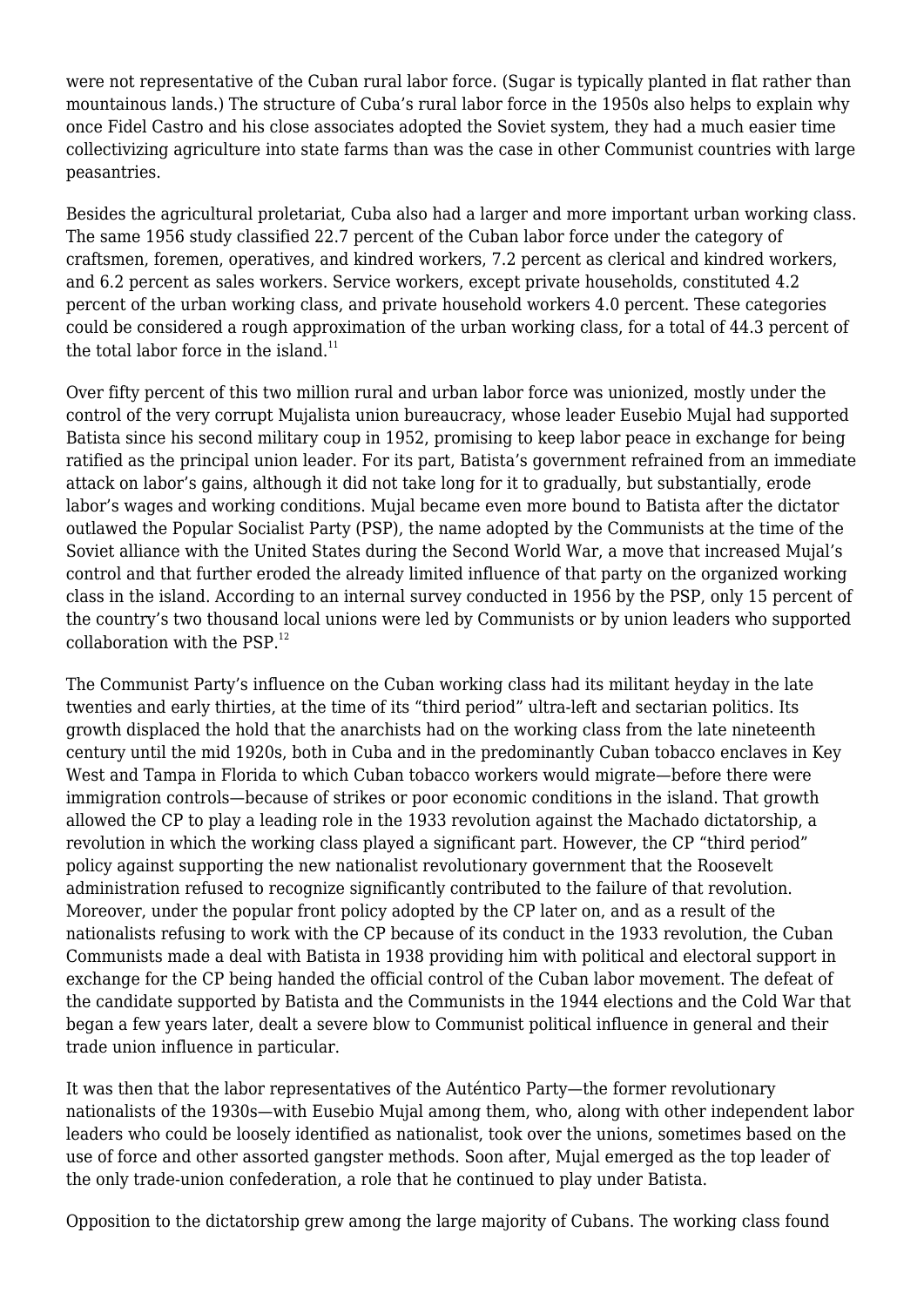itself under the yoke of the double dictatorship of Mujal in the unions and of Batista in the country as a whole. Remarkably, as some authors have shown, there were many labor struggles that took place in that period, some with an open anti-Batista agenda.<sup>13</sup> The Mujalista bureaucracy did not have total control of working-class unrest and there were some militant unions—like that of the bank workers—that managed to escape Mujal's vise. However, these struggles did not translate into a strong and visible independent working-class organization opposed to the government. This was due to the fragmentary character of these struggles that lacked the continuity and cumulative impact that would have made a strong and independent working-class organization possible.

This was the context in which Fidel's 26th of July Movement called for a general strike in April of 1958. The strike was a total defeat: the majority of the workers, union and nonunion, did not respond, and the minority who did was violently repressed by Batista's police. This had very serious consequences for the revolutionary movement, as well as for the role that the working class would play in the revolution. On May 3, 1958, less than a month after the defeat of the April strike, the leadership of the movement met with Fidel Castro at Altos de Mompié in the Sierra Maestra to discuss the strike failure and how to proceed with the struggle.<sup>14</sup> One result of this meeting was that Castro solidified his control of the movement by being named general secretary and commander- inchief of the rebel army. The other was that the movement adopted guerrilla warfare as its central strategy and assigned the general strike to a secondary role only as the popular culmination of the military campaign. After Batista and his immediate entourage fled the country on New Year's Day in 1959, Fidel Castro and the 26th of July Movement called for a general strike to paralyze the country to prevent a military coup. As the possibility of a coup greatly receded less than twenty-four hours after Batista's departure, the planned general strike rapidly turned into a huge, multiclass national festival to celebrate the victory of the rebels and to greet Fidel Castro and his rebel army in its long east-to-west triumphant procession towards Havana where they arrived on January 8. This is how the active, organized fragments of the Cuban working class, and even more so the far larger number of workers who sympathized as individuals with the revolution, ended up as supporting actors instead of being the central protagonists in the successful struggle to overthrow the Batista dictatorship. The FONU (Frente Obrero Nacional Unido)—a broad workers' front formed and led by the 26th of July Movement in 1958, which included every anti-Batista political formation, and especially the Communists—was no political or organizational match for Fidel Castro and the broader 26th of July Movement, and only played a secondary role in the overall anti-Batista struggle. Neither the urban nor the rural working class played a central role in that struggle.

#### **How Fidel Castro emerged: The interface of social structure and political leadership**

When the Batista coup took place on March 10, 1952, Fidel Castro had graduated two years earlier from the law school at the University of Havana. He was one of the many children of Ángel Castro, a turn-of-the-century Galician immigrant who became a wealthy sugar landlord in eastern Cuba. Although he never showed any political inclination while studying at the elite Jesuit Colegio Belén high school, after he entered the University of Havana in 1945 he became involved with one of the several political gangster groups at the university, for the most part formed by demoralized veterans of the 1933 Revolution battling each other for the no-show jobs and other kinds of sinecures used by the Auténtico governments then in power to coopt and neutralize the former revolutionaries.<sup>15</sup> Then, while still in law school, he participated in two important events that came to have a deep influence on him: one was the 1947 Cayo Confites expedition that intended to sail to the Dominican Republic from a key off the Cuban coast to provoke a revolution against the Trujillo dictatorship. The expedition never got off the key due to Washington's pressure on the Cuban army to squash it. The other event was the so-called "Bogotazo," the massive rioting that took place in Bogotá, Colombia, after the assassination of Liberal Party leader Eliecer Gaitán in 1948. For Fidel Castro, the Cayo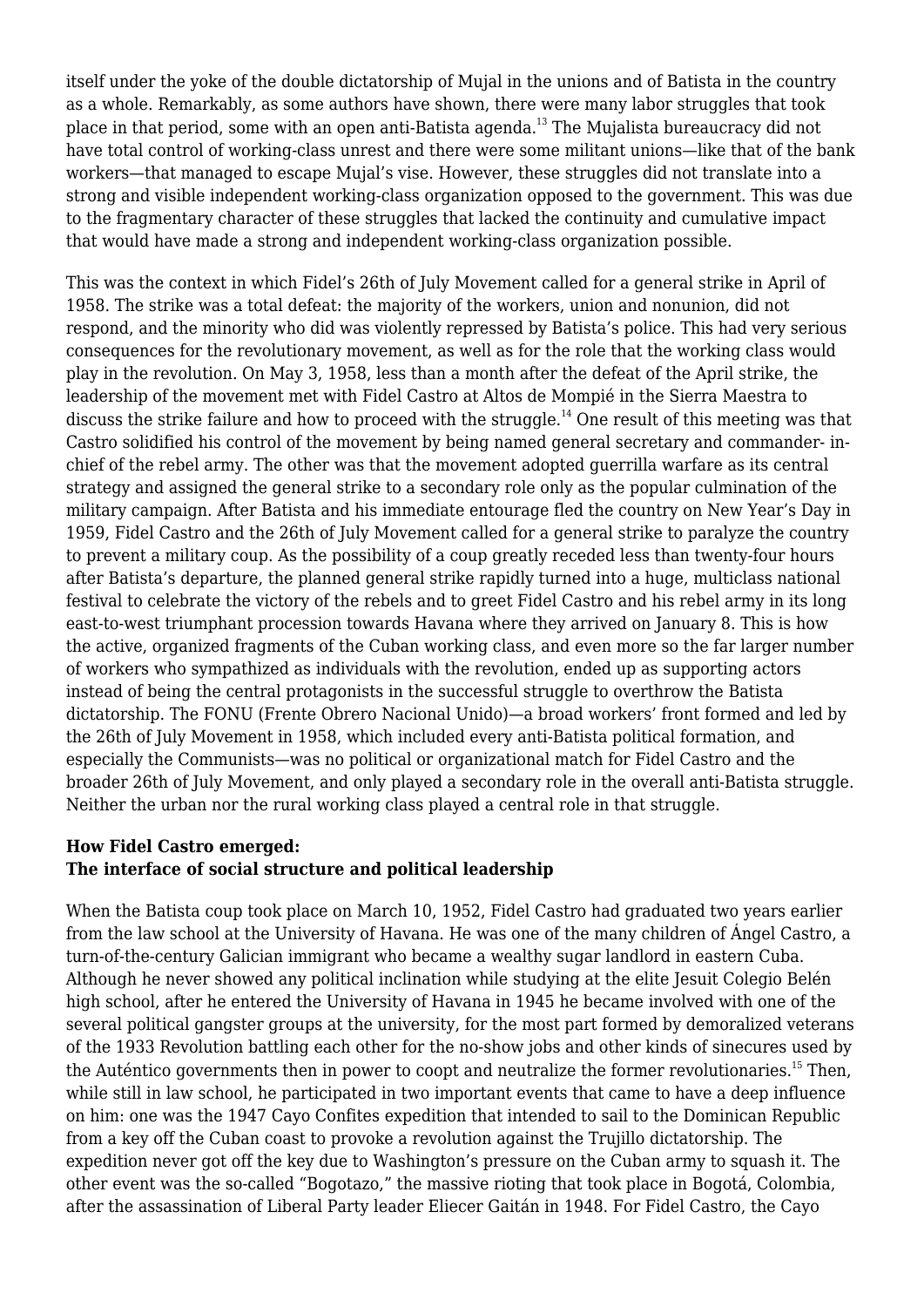Confites expedition of some 1,200 men was an example of what he regarded as bad organizing and sloppy, hasty recruitment methods that led to the incorporation of "delinquents, some lumpen elements and all kinds of others."<sup>16</sup> Concerning the "Bogotazo," although Castro had been impressed by the eruption of an oppressed people and by their courage and heroism, he remarked that

there was no organization, no political education to accompany that heroism. There was political awareness and a rebellious spirit, but no political education and no leadership. The [Bogotazo] uprising influenced me greatly in my later revolutionary life . . . I wanted to avoid the revolution sinking into anarchy, looting, disorder, and people taking the law into their own hands. . . . The [Colombian] oligarchs—who supported the status quo and wanted to portray the people as an anarchic, disorderly mob—took advantage of that situation.<sup>17</sup>

It was the disorganized and chaotic nature of these failed enterprises that shaped much of Fidel Castro's particular emphasis on political discipline and suppression of dissident views and factions within a revolutionary movement. As Fidel Castro wrote to his then close friend Luis Conte Agüero in 1954,

*Conditions that are indispensable for the integration of a truly civic movement: ideology, discipline and chieftainship.* The three are essential, but chieftainship is basic. I don't know whether it was Napoleon who said that a bad general in battle is worth more than twenty good generals. *A movement cannot be organized where everyone believes he has the right to issue public statements without consulting anyone else; nor can one expect anything of a movement that will be integrated by anarchic men who at the first disagreement take the path they consider most convenient, tearing apart and destroying the vehicle.* The apparatus of propaganda and organization must be such and so powerful that it will implacably destroy him who will create tendencies, cliques, or schisms or will rise against the movement. $18$ 

While still at the university, Castro later joined the recently formed Ortodoxo Party. It is clear that he was already involved in leftist politics and was interested in not only national but also international issues, such as the Puerto Rican independence movement and opposition to Franco's Spain. The Ortodoxo Party was a broad political formation that had been created as a split off the increasingly corrupt Auténtico Party that held national elective office from 1944 until Batista's coup in 1952. It was a progressive reform party that focused on the fight against official corruption and, among its various political positions, opposed Communism on democratic political grounds while also defending the democratic rights of the Cuban Communists against the local version of McCarthyism. Most important, it attracted a large number of idealistic middle- and working-class youth that later became the most important source of recruitment for Fidel Castro's 26th of July Movement.

Castro became a secondary leader in that party and eventually ran as a candidate for the Cuban House of Representatives in the 1952 elections that never took place because of Batista's coup. It was in response to that coup that Fidel Castro began to advocate and organize the armed struggle against Batista within the Ortodoxo Party itself. However, the party soon split into various factions, some of them abstentionist and some others favoring unprincipled coalitions with traditional, discredited parties opposed to Batista. None of them were able to prosper under the unfavorable conditions of a military dictatorship that differed dramatically from the functioning of an electoral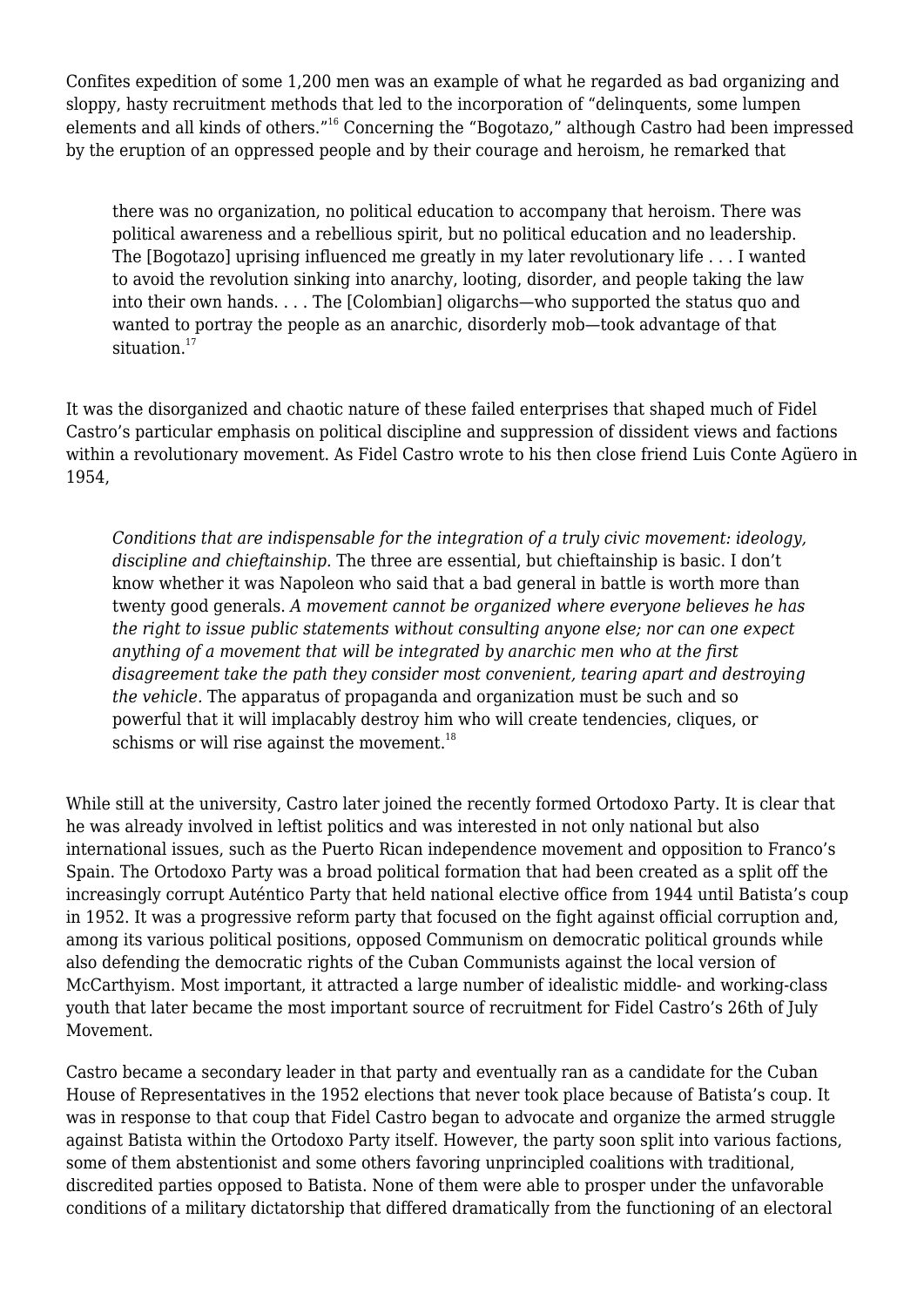party in a constitutional, even if corrupt, political democracy. The other anti-Batista parties were, for a variety of reasons, no better than the Ortodoxos. That is why Fidel Castro and his close associates started to act on their own and secretly began to recruit sections of the Ortodoxo Party and unaffiliated youth for the attack on the Moncada barracks scheduled for July 26, 1953. The political vacuum in the opposition to Batista considerably helped his recruitment efforts, since from the very beginning his consistent and coherent line of armed struggle against the dictatorship attracted the young people who had become thoroughly disillusioned with the irrelevance of the regular opposition parties.

Along with his emphasis on armed struggle as the strategy to fight against Batista. Fidel's attack on the Moncada barracks was premised on a social program that included agrarian reform—a widespread popular aspiration—with compensation for the expropriated landlords, and a substantial profit-sharing plan for workers in industrial and commercial enterprises. These measures were not socialist or, aside from the nationalization of public utilities, collectivist, but were radical for the Cuba of the 1950s. Castro explicitly outlined this radical program in the speech that he gave at his and his fellow fighters' trial after the Batista forces defeated the attack, which was later published under the title *History Will Absolve Me*, the final sentence of that speech.

It did not take long before Castro concluded that the combination of armed struggle with a radical social program was an obstacle to widening support for his 26th of July Movement—which he had founded after he and his Moncada companions were amnestied by Batista in 1955—and increasing his group's influence within the anti-Batista movement, which on the whole was liberal-populist and progressive but not radical. That is why, although he continued to insist in the armed struggle to overthrow Batista (a position he never abandoned), by 1956 he had significantly modulated his social radicalism. This became clearly articulated in the politically militant but socially moderate Manifesto that he co-authored with Felipe Pazos and Raúl Chibás, two very prestigious figures of Cuba's progressive circles, in the Sierra Maestra on July 12, 1957.<sup>19</sup>

The Manifesto, which rapidly became far better known than Castro's *History Will Absolve Me,* conferred an enormous degree of legitimacy among the progressive anti-Batista public to Castro's 26th of July Movement at a time when it had not yet fully consolidated itself in the Sierra Maestra. It turned out to be, in conjunction with a number of small but significant military victories against Batista's troops, a major step in Fidel Castro's journey towards becoming the hegemonic figure of the opposition camp. Moreover, the publication of the Manifesto in *Bohemia*, the Cuban weekly with the largest circulation in the island, during a period when Batista's censorship had been suspended, deeply affected thousands of people, further propelling the 26th of July Movement towards their unrivaled hegemony over the other groups engaged in armed rebellion who had failed in their own confrontations with Batista's armed forces. The Manifesto fell on fertile ground in a political culture where the notion of revolution, in the sense of a forceful overthrow of an illegitimate government, had wide acceptance, especially when the potentially divisive issue of a revolutionary, as distinct from a progressive reformist, social program, was set aside.

It is also worth underlining that Fidel Castro, like other left-inclined Cuban oppositionists (except for the Communists), kept his anti-imperialist politics to himself throughout the struggle against Batista, both in his more socially radical and moderate periods. Although he revealed his anti-imperialist sentiments in private to close associates such as Celia Sánchez,<sup>20</sup> in public he limited himself to the democratic critique of US foreign policy for its support of Batista and other Latin American dictators. And when his younger brother Raúl Castro, as head of the Frank País Second Front elsewhere in Oriente province, ordered the kidnapping of American military personnel from the Guantánamo Naval Base to stop the United States from assisting the Batista dictatorship in its bombing of the rebel areas in June 1958, Fidel immediately ordered their release.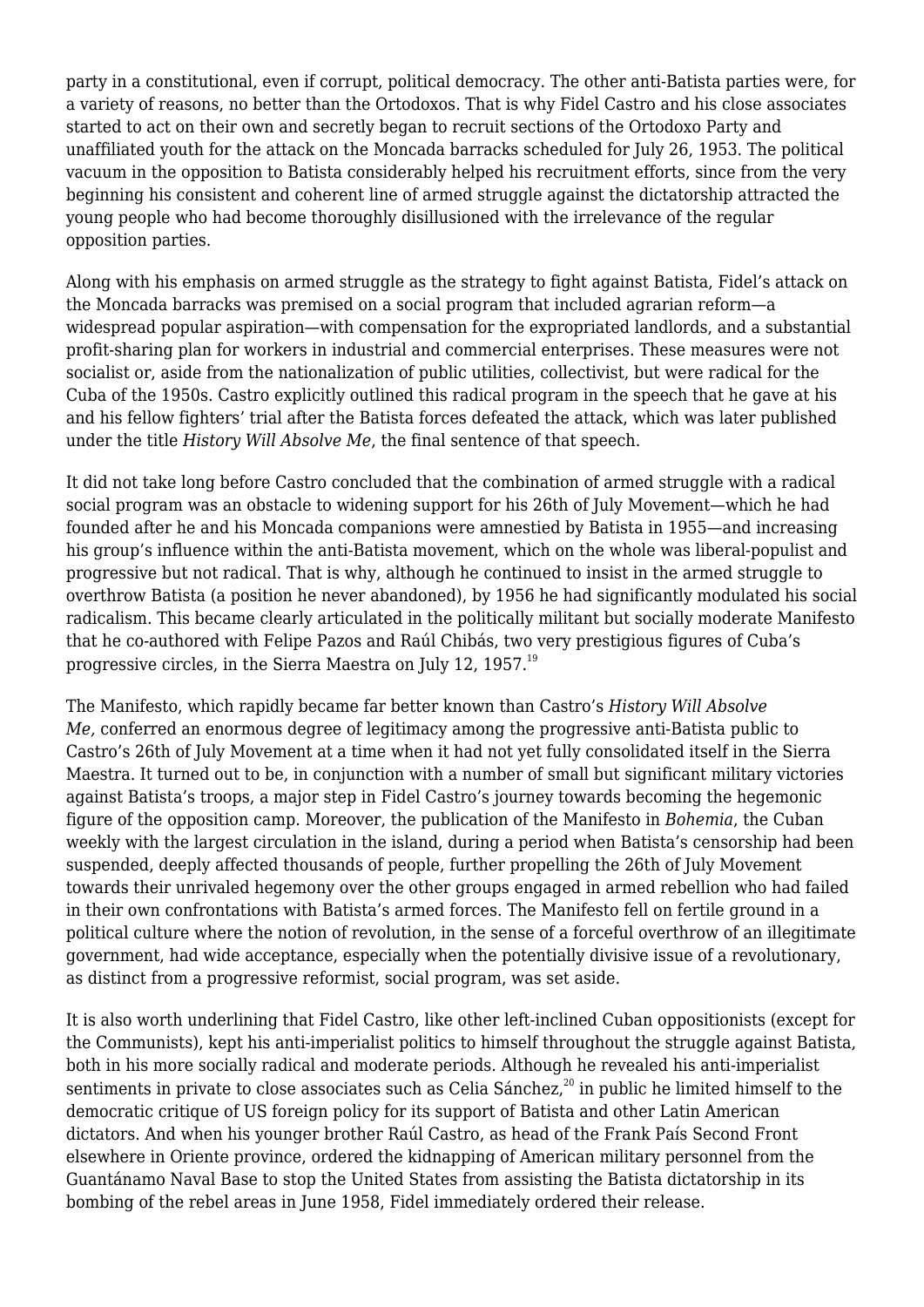For a variety of reasons, anti-imperialism had become dormant in the Cuban political scene since the 1930s. Only the Communists and their close periphery used the term to describe and analyze US policies towards Cuba and Latin America.<sup>21</sup> Yet, the Communists contributed to the fading of the anti-imperialist sentiment with the Soviet alliance with the United States in World War II, and their support for the Roosevelt administration, a popular policy in the island in the Communist and non-Communist left alike.

It was Fidel's tactical ability to retreat from potentially divisive programmatic social issues that revealed him as the thoroughly political animal and master political operator and tactician he was, endowed with an acute sense of Cuban political culture and an uncanny ability to understand and to take advantage of specific political conjunctures to broaden his political base and support.

Part of what gave him room to tactically maneuver substantive political issues was that the inner core of the people he relied on was an heterogeneous group of militant "classless" individuals, in the sense of their not having a connection to any of the then existing organizations of any class. They were therefore not committed to, or bound by, any particular social program. And those who did, such as Raúl Castro and Ernesto "Che" Guevara, knew Fidel well enough to trust him to move the political dynamic of the movement in a generally left direction.

Confirming the class heterogeneity of the group of people closest to Fidel, historian Hugh Thomas notes that the people who joined Fidel in the attack on the Moncada barracks on July 26, 1953, came from a wide variety of social backgrounds, including accountants, agricultural workers, bus workers, businessmen, shop assistants, plumbers, and students. Thomas further notes that the group of eighty-one persons that accompanied Fidel in the Granma expedition to Cuba in late 1956—nineteen of whom had participated in the Moncada attack—might have had an overall higher education than the Moncada group, but that it was socially heterogeneous, too. According to Thomas, both of these groups comprised Castro's inner group of loyal followers.<sup>22</sup> This inner group was later enlarged by people selected from the new urban volunteers and from a few thousand peasants in the Sierra Maestra and elsewhere in eastern Cuba. It should be noted that, with a small number of important exceptions, the peasant recruits had little or no history of organized peasant struggles and that in contrast with the rebel army recruits from towns and cities in Cuba's eastern Oriente Province, the peasant recruits did not generally play any major leadership roles after the revolutionary victory.<sup>23</sup>

In addition to his political talent, Fidel Castro's ascendancy in the anti-Batista movement benefited from the occurrence of events beyond his control that cannot be explained either in terms of the characteristics of Cuba's social structure or his own extraordinary political skills. To begin with, he physically survived the armed struggle against Batista without any significant injury, something that cannot be taken for granted when considering that out of the eighty-one people who accompanied him to Cuba in the boat *Granma*, no more than twenty survived the invasion and its immediate aftermath. Even more important was the failure of the other revolutionary groups to overthrow Batista by force, and the death of other revolutionary leaders who could have potentially challenged his leadership. One of them, José Antonio Echeverría, was a popular student leader who founded the *Directorio Revolucionario*, another political group engaged in the armed struggle against Batista. He was killed in a confrontation with Batista's police on March 13, 1957 after attempting to simultaneously capture a radio station (where he managed to broadcast a brief speech shortly before being shot after he left the station) and carry out an assault on the Presidential Palace. The other potential rival was Frank País, the national coordinator of the 26th of July Movement, killed by Batista's police in the streets of Santiago de Cuba on July 30, 1957. País was an independent-minded revolutionary who emphasized the importance of a clear political program and a well-structured 26th of July Movement, in contrast with the unclear, weakly structured organization more easily subject to the control of the top leader model that Fidel favored. $^{24}$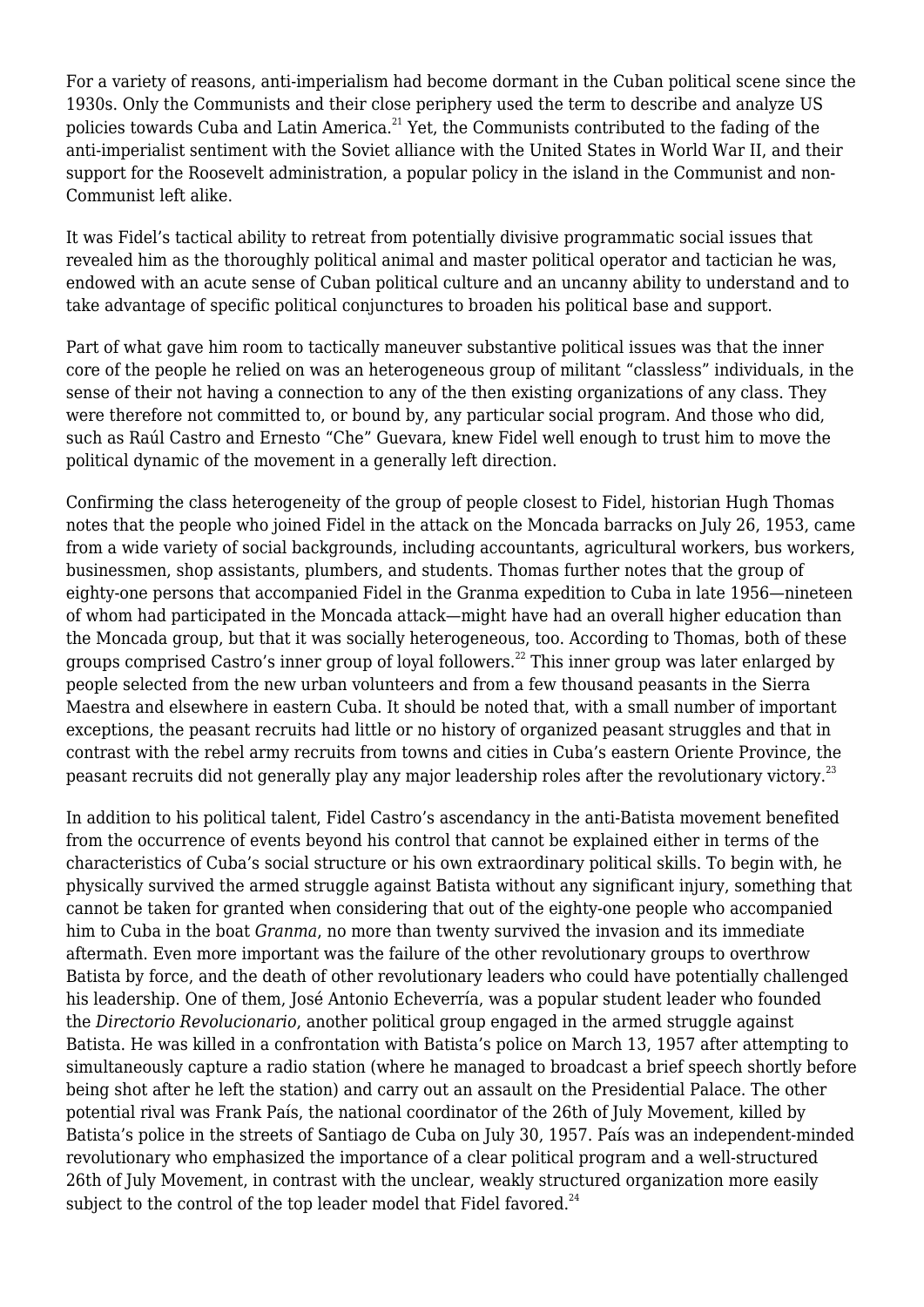But Fidel Castro's emergence and ascendance to the top of the anti-Batista movement, his victory over Batista on January 1, 1959, and the great deal of political power he acquired after victory cannot be accounted for based only on his undisputable political talents and his good fortune. It was the interface between those two factors with Cuba's social structure of that time—devoid of an oligarchical ruling class with firm organic ties to an ideologically committed army hierarchy, which could have effectively repressed attempts against its power, and of stable political organizations and parties that could have channeled the popular discontent—that made his trajectory possible.

## **Fidel Castro in power**

Fidel Castro's victory surpassed anybody's expectations—his forces managed to eliminate the army from the Cuban political scene on January 1, 1959—and led him to power with an immense and virtually unchallengeable popularity. All other political groups and personalities had either been discredited or lagged far behind Fidel in popular support and legitimacy.

Once in power, Fidel behaved in a remarkably similar manner as when he was in the Sierra: as the unquestionable leader of a disciplined guerrilla army controlled from above that strictly follows the military orders of their superiors. To this he added, once in power, his extremely intelligent use of television and the public plaza to appeal to the widespread radicalization and growing antiimperialist sentiment of the people at large.

Although he undoubtedly consulted with and listened to those in his inner circle, he acted on his own, even disregarding previous agreements while often refusing to accept criticism. He treated his close comrades as consultants and not as full peers embarked in a joint project.<sup>25</sup> His key consideration was to be the one decision maker and remain in control of the political situation.

That is why, after victory, Fidel Castro prevented any attempt to transform the 26th of July Movement from the amorphous, unstructured group it had been during the struggle against Batista into a democratically organized, disciplined party. Doing so would have limited the room for his political maneuvering, particularly early in the revolution when his movement was still politically heterogeneous. At that time, such a party would have inevitably included the political tendencies that he abhorred. It was only in 1965—long after all the major social-structural changes had already been implemented and the liberals, social democrats, and independent anti-imperialist revolutionaries of the 26th of July Movement (see below) had either left the country or had been marginalized—that a so-called "democratic centralist" Communist Party uniting the 26th of July Movement with the Communists (and with the much smaller Directorio Revolucionario) was finally established in Cuba. However, for reasons discussed later, this party did not significantly impinge on Fidel's ultimate control of what happened in Cuba.

### **Fidel's turn to Communism**

Even today, most American liberals and many radicals contend that it was the United States' imperialist policies that "forced" Fidel Castro into the hands of the Soviet Union and Communism. To be sure, the United States responded to the victorious Cuban Revolution in a predictably imperialist fashion similar to the way it had responded, earlier in that decade, to the democratically elected reform government of Jacobo Árbenz in Guatemala in 1954 and the Iranian nationalist regime of Mohammad Mosaddegh in Iran in 1953. However, the view that Fidel Castro was "forced" or "compelled" to adopt Communism is misleading because it deprives him and his close associates of any political agency and implicitly conceives them as politically blank slates open to any political path had US policy towards Cuba been different.

In fact, Fidel and the other revolutionary leaders did have political ideas. This became clear soon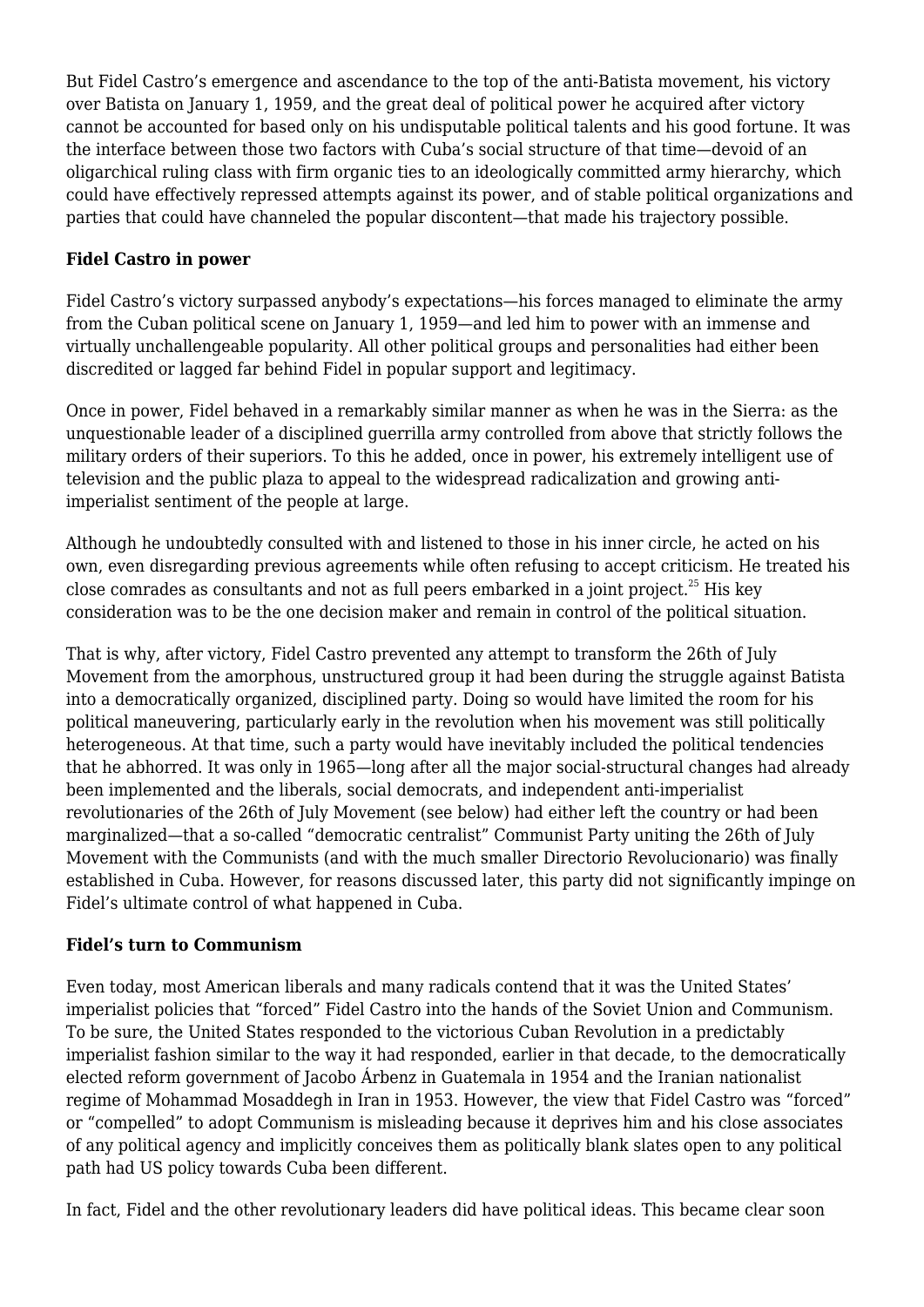after the victory of the Cuban Revolution with the creation, in the revolutionary camp overwhelmingly composed by members of the 26th of July Movement, of a powerful pro-Soviet tendency oriented to an alliance with the PSP (Popular Socialist Party), the old pro-Moscow Cuban Communists. This tendency was led by Raúl Castro, a former member of the *Juventud Socialista* (the youth wing of the PSP), and by Che Guevara, who had never joined a Communist Party but was then pro-Soviet and an admirer of Stalin, notwithstanding the fact that more than two years had elapsed since Khruschev's revelations of Stalin's crimes in 1956. The new revolutionary government also had in its ranks an important non-Communist, anti-imperialist left (e.g., Carlos Franqui, David Salvador, Faustino Pérez), plus liberal (Roberto Agramonte, Rufo López Fresquet) and social democratic (Manuel Ray, Manuel Fernández) tendencies.

Fidel Castro did not immediately commit (at least in public) to any of those tendencies. Although he had been a leftist for many years and intended to make a radical revolution, he left it to the existing relation of forces inside Cuba and abroad, and to the tactical possibilities available to him given the existing relation of forces, to determine the path to follow while maneuvering to ensure that he remained in control. Had he gone in a different direction, Che Guevara would have immediately left the island and Raúl Castro would have gone into the opposition. Information found in the Soviet archives show that Raúl Castro briefly considered breaking with his older brother Fidel during the first half of 1959 when Fidel's commitment to working with the Communists was in doubt.<sup>27</sup>

By the fall of 1959, less than a year after victory, it became clear that Fidel Castro was moving in the direction of an alliance with the USSR and, months later, towards the transformation of the Cuban society and economy into the Soviet mold. While he later claimed that he had been a "Marxist-Leninist" all along, this was more likely a retrospective justification of the political course he took later, rather than an accurate account of his early political ideas. His decision was probably influenced by the fact that the victory of the Cuban Revolution coincided with the widespread perception in the late 1950s and early 1960s that the balance of world power had shifted in favor of the USSR. The Soviet's test of its first intercontinental ballistic missile and the launch of Sputnik in 1957 had generated serious concerns in the US regarding Soviet supremacy in those key areas. And while the US economy was growing at a rate of 2 to 3 percent per year, various US government agencies had estimated that the Soviet economy was growing approximately three times as fast.<sup>28</sup> Also, quite a few things were happening in the Third World that favored Soviet foreign policy, such as the Communist electoral victory in Kerala, India in  $1957<sup>29</sup>$  and a left-wing coup that overthrew the Iraqi monarchy in  $1958^{30}$  (countered by a US invasion of Lebanon that followed shortly thereafter). Successes in Laos<sup>31</sup> and a domestic turn to the left by Nasser in Egypt and by Sukarno in Indonesia (both allies of the USSR) further bolstered Soviet power and international prestige.<sup>32</sup> This constellation of events may have persuaded Fidel that were he to follow the Communist road, he could count on the rising power of the USSR to confront the growing US aggression against Cuba, support a total break with Washington, and implement a Soviet- type of system for which he had an affinity given the great social and political control that it would confer on him.

As an early step in his path towards Soviet-type Communism, in November 1959 Fidel Castro personally intervened in the Tenth Congress of the Confederation of Cuban Workers (CTC—Confederación de Trabajadores de Cuba), the union central established in 1938, to rescue the Communists and their allies within the 26th of July Movement from a serious defeat in the election of the Confederation's top leaders. Consistent with the findings of their 1956 survey, the PSP had obtained only 10 percent of the votes in the union elections that had taken place earlier that year as well as in the delegate elections to the Congress itself. Fidel Castro's intervention allowed the 26th of July unionists friendly to the Communists to take control of the Confederation in what proved to be the short term. That was followed, in the subsequent months, by the purge of at least half of the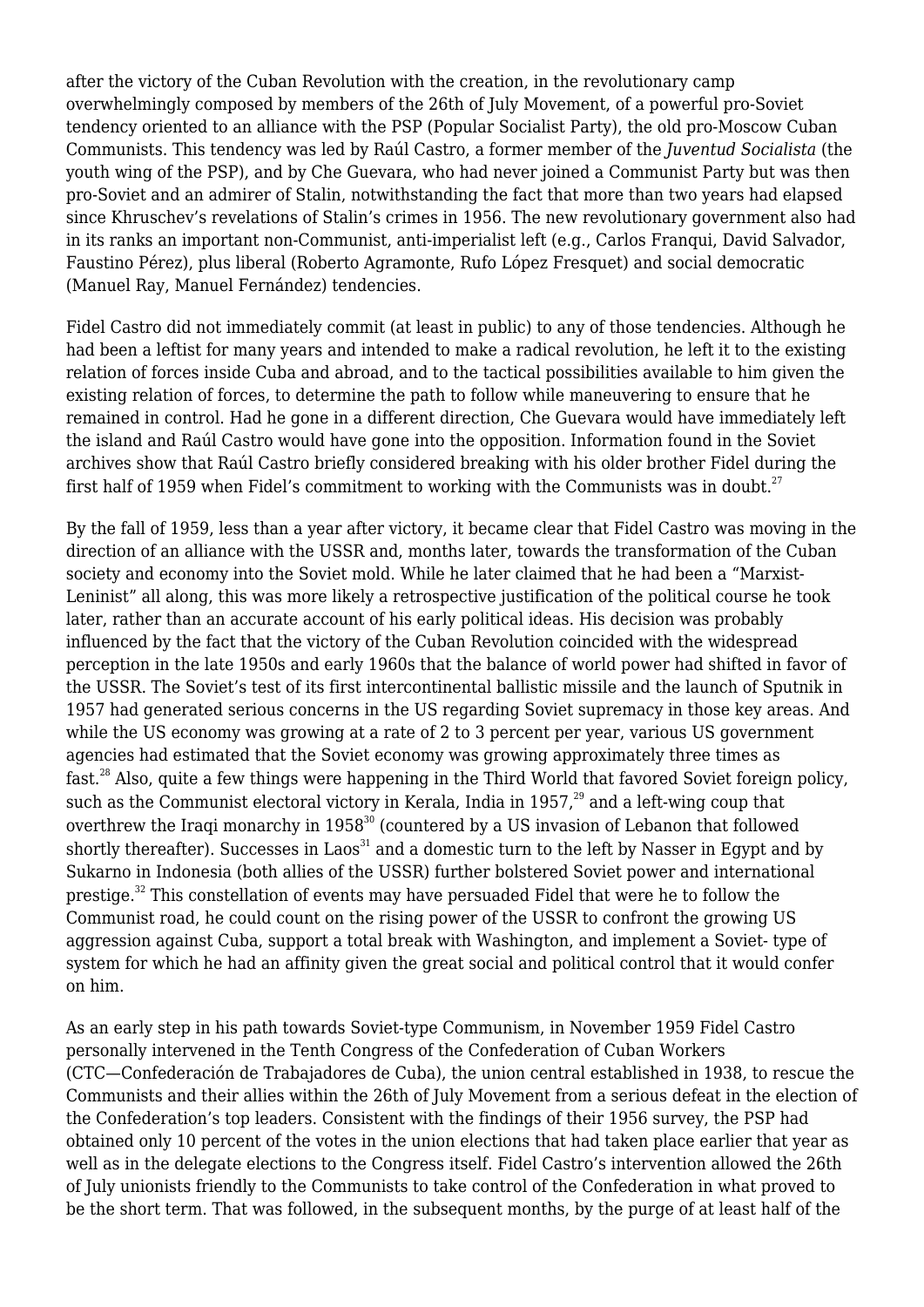union officials elected in 1959—some were also imprisoned—who were hostile to the PSP and their allies within the 26th of July Movement, thus consolidating the control of the latter two groups over the union movement. Shortly afterwards, in August 1961, new laws were enacted bringing the functioning of the Cuban unions into alignment with those of the Soviet bloc by subordinating them to the state and treating them primarily as a means to increase production and as conveyor belts of the state's orders. In November 1961, at the eleventh congress of the CTC, the hard polemics and controversies that had gone on in the Tenth Congress were replaced with the principle of unanimity.

Then, topping it all, Lázaro Peña, the old Stalinist labor leader who, with Batista's consent, had controlled the trade-union movement in the early forties (during Batista's first period in power) was elected to the top post of secretary general of the CTC. With this move, Fidel Castro dealt the last blow to the last vestiges of autonomy of the organized working class and subjected it to his total control. It should be noted that notwithstanding the loss of some of their pre-revolutionary labor conquests, most Cuban workers were pleased with the gains they obtained under the young revolutionary regime, and therefore they did not protest the state takeover of their unions.

The Sovietization of the island proceeded to encompass other areas of Cuban society, all under Fidel's direction. In May 1960, the government seized the opposition press and replaced it with government-controlled monolithic media. This was clearly a strategic, long-term institutional move since the country was not facing any kind of crisis at that particular time. Other pro-revolutionary but independent newspapers, such as *La Calle,* were shut down some time later, as was *Lunes de Revolución*, the independent cultural weekly of *Revolución*, the 26th of July Movement newspaper. The abolition of additional independent autonomous organizations continued with the institution, by Fidel, of the Cuban Federation of Women (Federación de Mujeres Cubanas—FMC) in August 1960, which led to the disbanding of more than 920 preexisting women's organizations, and their incorporation and assimilation into the FMC which became, by government fiat, the sole and official women's organization.

Earlier, toward the end of 1959, Fidel's government started to limit the autonomy of the "sociedades de color," the mutual-aid societies that for many years constituted the organizational spine of Black life in Cuba. Few "sociedades" remained after that, but they totally disappeared by the mid-sixties, after Fidel's government proclaimed that, given the gains that Black Cubans had made under the revolution on the basis of class-based reforms and the abolition of racial segregation, the problems of racial discrimination and racism had been resolved. For the next thirty years, total silence prevailed on racial questions, notwithstanding the evident institutional racism in a society that was being ruled by whites, and that lacked any significant affirmative action programs to address the situation.<sup>33</sup> That silence basically continued the pre-revolutionary taboo avoiding any open discussion of race that harked back to the so-called race war of 1912, which in fact never was a real war, but a massacre of Black Cubans.<sup>34</sup>

On April 16, 1961, shortly before the US Bay of Pigs invasion of Cuba, Fidel Castro proclaimed the "socialist" character of the revolution. By that time, all of the above-mentioned changes, along with the nationalization of most of the Cuban economy—a process that ended in 1968, with the nationalization of even the tiniest businesses in the island probably making Cuba the most nationalized economy in the world—had set the foundations of a Caribbean replica of the Soviet system.<sup>35</sup> The finishing touch was the formation of a single ruling party, a process that was finalized, after two previous provisional organizations, with the official foundation of the Cuban Communist Party in October 1965. Structured in the Soviet mold, this party allowed no internal dissent or opposition, and in effect ruled over the economy, under the leadership and control of Fidel Castro, through: (1) its "mass organizations," such as the FMC (the women's federation) and the CTC (the union central), that served as conveyor belts for its decisions and orders; and (2) its control of the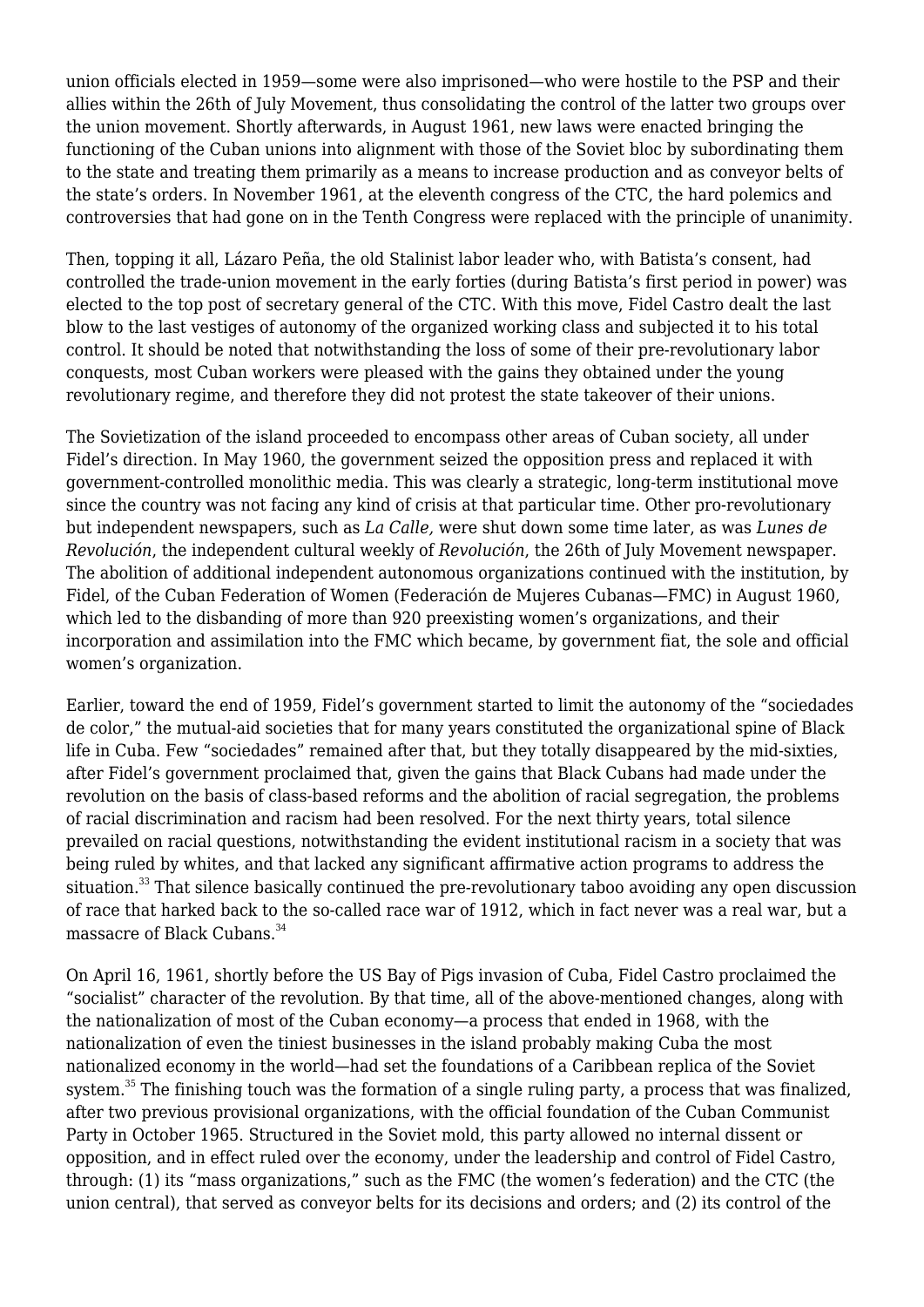mass media—all the newspapers, magazines, radio, and television stations in the island—based on the "orientations" that came from the Ideological Department of the Central Committee of the Cuban Communist Party.

Although the Cuban Communist Party followed the fundamental outlines of the Soviet-style parties in the USSR and Eastern Europe, it also had characteristics of its own. One was the great emphasis it placed on popular mobilization—a device introduced by Fidel Castro—devoid, however, of any real mechanisms of popular democratic discussion and control (a feature that it did share with its sister parties in the Communist bloc). Another feature present in many of those mobilizations was pseudoplebiscitarian politics, also introduced by Fidel, of having the participants "vote" right then and there, raising their hands to show popular approval for the leadership's initiatives.<sup>36</sup>

*Originally published in [International Socialist Review](https://isreview.org/issue/112/fidel-castro). Part II will appear in a future issue of* Against the Current.

- 1. I use the term Communist for the sake of clarity, but I do not link present-day Communism with the communism of Marx, Engels, and many other revolutionaries who predate the rise of Stalinism. I also use Communism in a generic sense to describe a class and socioeconomic system even though each Communist country had its own peculiarities. Marxists use the term capitalism similarly, even though capitalist states, like the United States, South Korea, and Norway, are not identical.
- 2. Pedro C. M. Teichert, "Analysis of Real Growth and Wealth in the Latin American Republics," *Journal of Inter-American Studies* I, April 1959, 184–185.
- 3. Ibid.
- 4. Marifeli Pérez-Stable, *The Cuban Revolution: Origins, Course and Legacy*, 2nd ed. (New York: Oxford University Press, 1999), 29.
- 5. Jorge Ibarra, Prologue to Revolution: Cuba, 1898–1958, trans. Marjorie Moore (Boulder, CO: Lynne Rienner, 1998), 162.
- 6. Yeidy M. Rivero, *Broadcasting Modernity: Cuban Commercial Television 1950–1960* (Durham, N.C.: Duke University Press, 2015).
- 7. See Samuel Farber, *Revolution and Reaction in Cuba, 1933–1960: A Political Sociology from Machado to Castro* (Middletown, Connecticut: Wesleyan University Press, 1976).
- 8. John Paul Rathbone, *The Sugar King of Havana: The Rise and Fall of Julio Lobo, Cuba's Last Tycoon* (New York, Penguin, 2011), 210–211. Rathbone claims that Lobo gave \$25,000 to the 26th of July Movement because the Movement threatened to burn his cane fields. However, shortly after the revolutionary victory the Cuban press, freed from any government censorship, reported that Lobo financially supported the revolution out of his own free will.
- 9. One of Batista's first decrees after his successful military coup on March 10, 1952, was to order a substantial increase in the salaries of soldiers and policemen.
- 10. Jorge Ibarra, *Prologue to Revolution*, 18–19.
- 11. US Department of Commerce, Bureau of Foreign Commerce, Investment in Cuba: Basic Information for United States Businessmen, Washington, D.C.: Government Printing Office, 1956, 183.
- 12. Jorge Ibarra, *Prologue to Revolution: Cuba, 1898–1958*, 170.
- 13. Steve Cushion, *A Hidden History of the Cuban Revolution: How the Working Class Shaped the Guerrillas' Victory* (New York: Monthly Review Press, 2016).
- 14. Julia Sweig, *Inside the Cuban Revolution: Fidel Castro and the Urban Underground* (Cambridge, MA: Harvard University Press, 2002), 150.
- 15. See the more detailed discussion of political gangsterism in Cuba in Samuel Farber,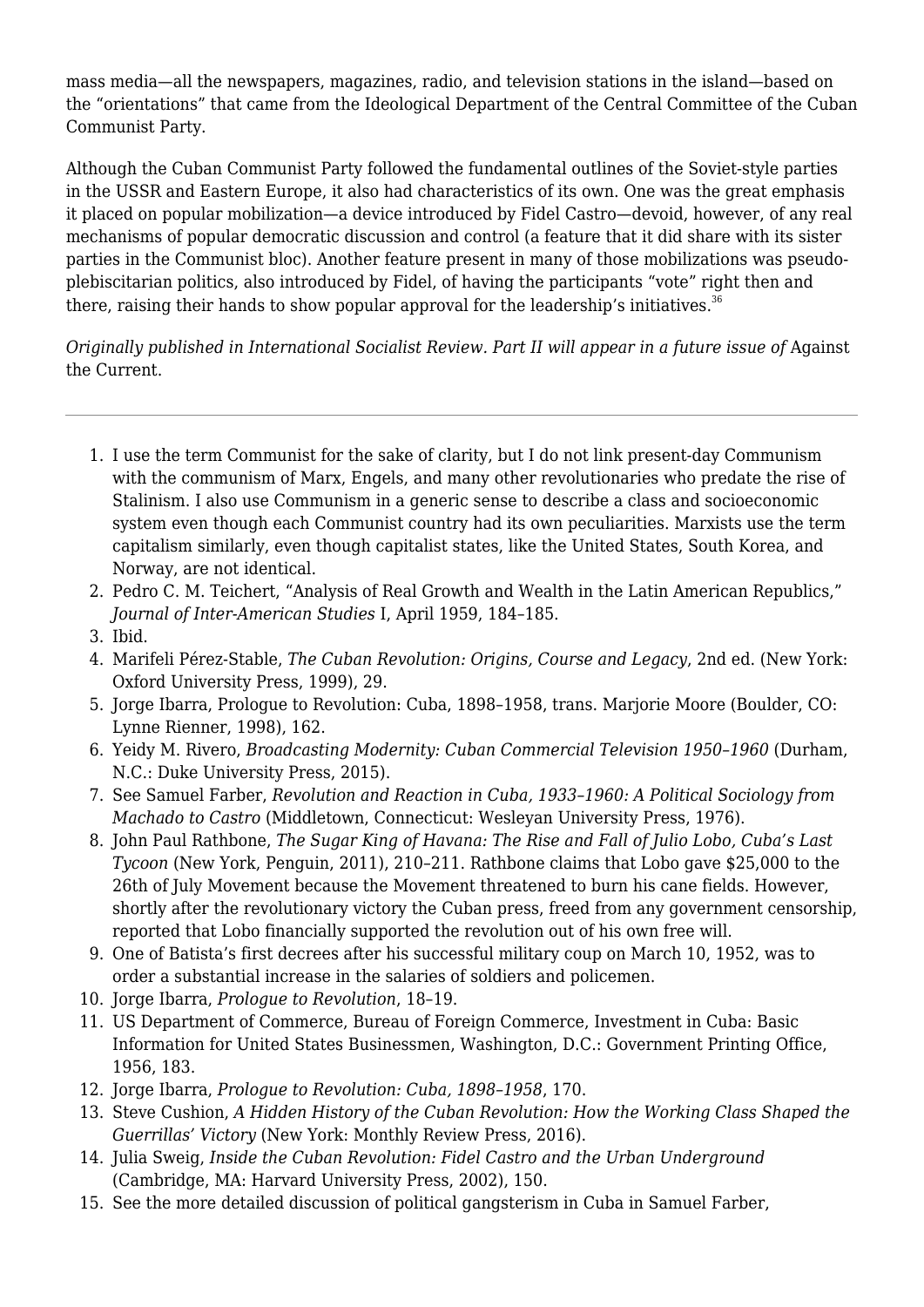*Revolution and Reaction in Cuba, 1933–1960*, 117–122.

- 16. Fidel Castro, *My Early Years*, ed. Deborah Shnookal and Pedro Alvarez Tabío, (Melbourne, Australia: Ocean Press, 1998), 98. For more details about the Cayo Confites expedition and the politics behind it see Charles D. Ameringer, *The Caribbean Legion. Patriots, Politicians, Soldiers of Fortune, 1946–1950* (University Park, Pennsylvania: The Pennsylvania State University Press, 1996).
- 17. Ibid, 126–127.
- 18. Luis Conte Aguero, *26 Cartas del Presidio* (Havana: Editorial Cuba, 1960), 73. These letters were published before Conte Aguero's break with Fidel Castro. Castro's emphasis.
- 19. For the text of the Sierra Maestra Manifesto see Rolando E. Bonachea and Nelson P. Valdés, eds., *Revolutionary Struggle 1947–1958*, vol. 1 of *The Selected Works of Fidel Castro* (Cambridge, MA: MIT Press, 1972), 343–48.
- 20. In June 1958, Fidel Castro privately wrote to Celia Sánchez that when the war against Batista finished, a bigger and much longer war would begin against the United States. Carlos Franqui, *Diario de la Revolución Cubana*, 473.
- 21. Thus, for example, an official pamphlet of the 26th of July Movement published in 1957 danced around the term imperialism "as already inappropriate to the American continent" although there were still forms of economic penetration and political influence similar to it. The pamphlet proposed a new treatment of "constructive friendship" so Cuba could be a "loyal ally of the great country of the North and at the same time safely preserve the capacity to orient its own destiny." Movimiento Revolucionario 26 de Julio, Nuestra Razón: Manifiesto-Programa del Movimiento 26 de Julio, in Enrique González Pedrero, *La Revolución Cubana* (Ciudad de México: Escuela Nacional de Ciencias Políticas y Sociales, 1959), 124.
- 22. Hugh Thomas, "Middle Class Politics and the Cuban Revolution," in *The Politics of Conformity in Latin America*, ed. Claudio Véliz (London: Oxford University Press, 1967), 261.
- 23. See the detailed biographies of many revolutionary generals in Luis Báez, *Secretos de Generales*, Havana: Editorial Si–Mar, 1996.
- 24. Unlike most other top leaders of the 26th of July Movement, Frank País had strong roots in the life of Cuban civil society. He and his family were very active in the Baptist Church, and his parents were among the tiny minority of Spanish Protestant immigrants to Cuba.
- 25. Carlos Franqui, *Diario de la Revolución Cubana* (Paris: Ruedo Ibérico, 1976), 611.
- 26. For a detailed analysis of Che Guevara's politics see Samuel Farber, *The Politics of Che Guevara: Theory and Practice* (Chicago: Haymarket Books, 2016).
- 27. Aleksandr Fursenko and Timothy Naftali, "One Hell of a Gamble," *Khrushchev, Castro, and Kennedy 1958–1964* (New York: W.W. Norton and Co., 1997), 18.
- 28. Ibid., 77.
- 29. Jerry F. Hough, *The Struggle for the Third World: Soviet Debates and American Options* (Washington, DC: Brookings Institution, 1986), 120.
- 30. William Taubman, *Khrushchev: The Man and His Era* (New York: Norton, 2003), 402.
- 31. Herbert Dinerstein, *The Making of a Missile Crisis: October 1962* (Baltimore: Johns Hopkins University Press, 1976), 113.
- 32. Jerry F. Hough, *The Struggle for the Third World*, 120; and Jean Lacouture, *Nasser: A Biography* (New York: Knopf, 1973), 230–35, 244.
- 33. For a recent brief but thorough examination of "structural racism" in Cuba see Sandra Abd'Allah-Alvarez Ramírez, ¿Racismo "estructural" en Cuba? Notas para el debate," *Cuba Posible*, September 6, 2017. [https://cubaposible.com/racismo-estructu…](https://cubaposible.com/racismo-estructural-cuba-notas-debate/).
- 34. Silvio Castro Fernández, *La Masacre de los independientes de color en 1912*, 2nd edition (La Habana: Editorial de Ciencias Sociales, 2008).
- 35. For details of the "revolutionary offensive" that nationalized all urban businesses see my article "Cuba in 1968," *Jacobin*, April 30, 1968, [https://jacobinmag.com/2018/04/cuba-1968…](https://jacobinmag.com/2018/04/cuba-1968-fidel-castro-revolution-repression).
- 36. An authentic plebiscite, such as the "Brexit" elections in Great Britain, assumes extensive